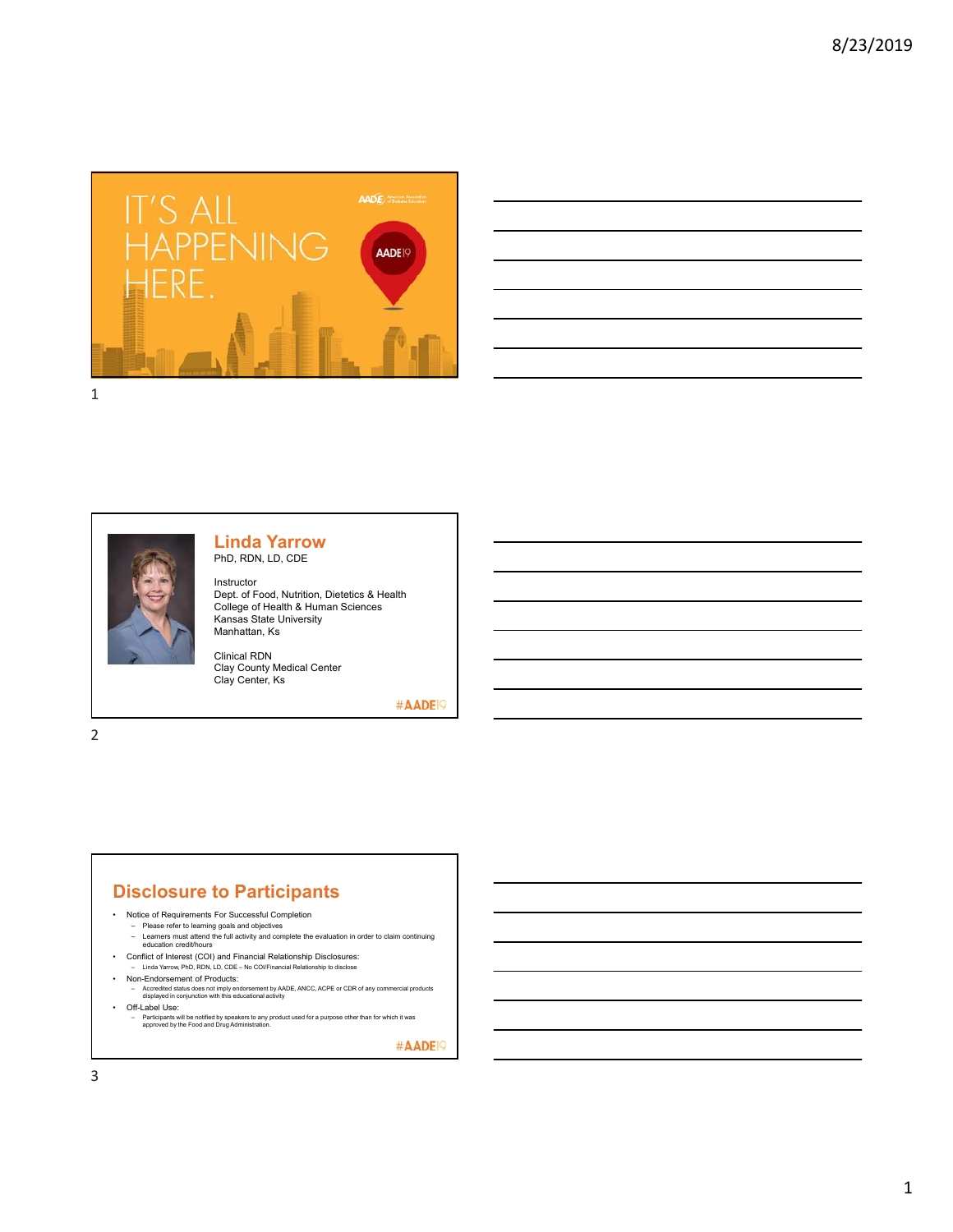#### **Medical Nutrition Therapy to Reduce Risk for Cardiovascular Disease and Manage Cardiovascular Disease**

- Learning Objectives
	- Describe relationship between DM and CVD and risk reduction through medical nutrition therapy
	- Compare and contrast dietary patterns and behavior changes for CVD risk reduction/management
	- Demonstrate appropriate macro- & micronutrient recommendations to reduce CVD risk and/or manage CVD

#AADE<sup>1</sup>

4

### **Relationship between DM and CVD**

- Diabetes is a major cause of CV events
- People with DM are at least twice as likely as people without DM to have heart disease or strokes
- Risk of death is at least twice that of people of similar age with DM
- 65% of deaths in people with DM are due to either coronary or cerebrovascular events

#AADE<sup>19</sup>

5

#### **Chronic Hyperglycemia is Independent Risk Factor for CVD**

- 1% increase in AlC is associated with a 1.2-1.3 fold increased risk of CVD
- People with T1DM have a 10-fold increased risk for CV events overall. Those between ages 20-39 have a five-fold increased risk
- UKPDS: people with T2DM with A1C in upper tertile had 50% increase in CV risk
- EPIC-Norfolk study: men with DM had 28% greater risk of CV events for each 1% A1C increase #AADE<sup>19</sup>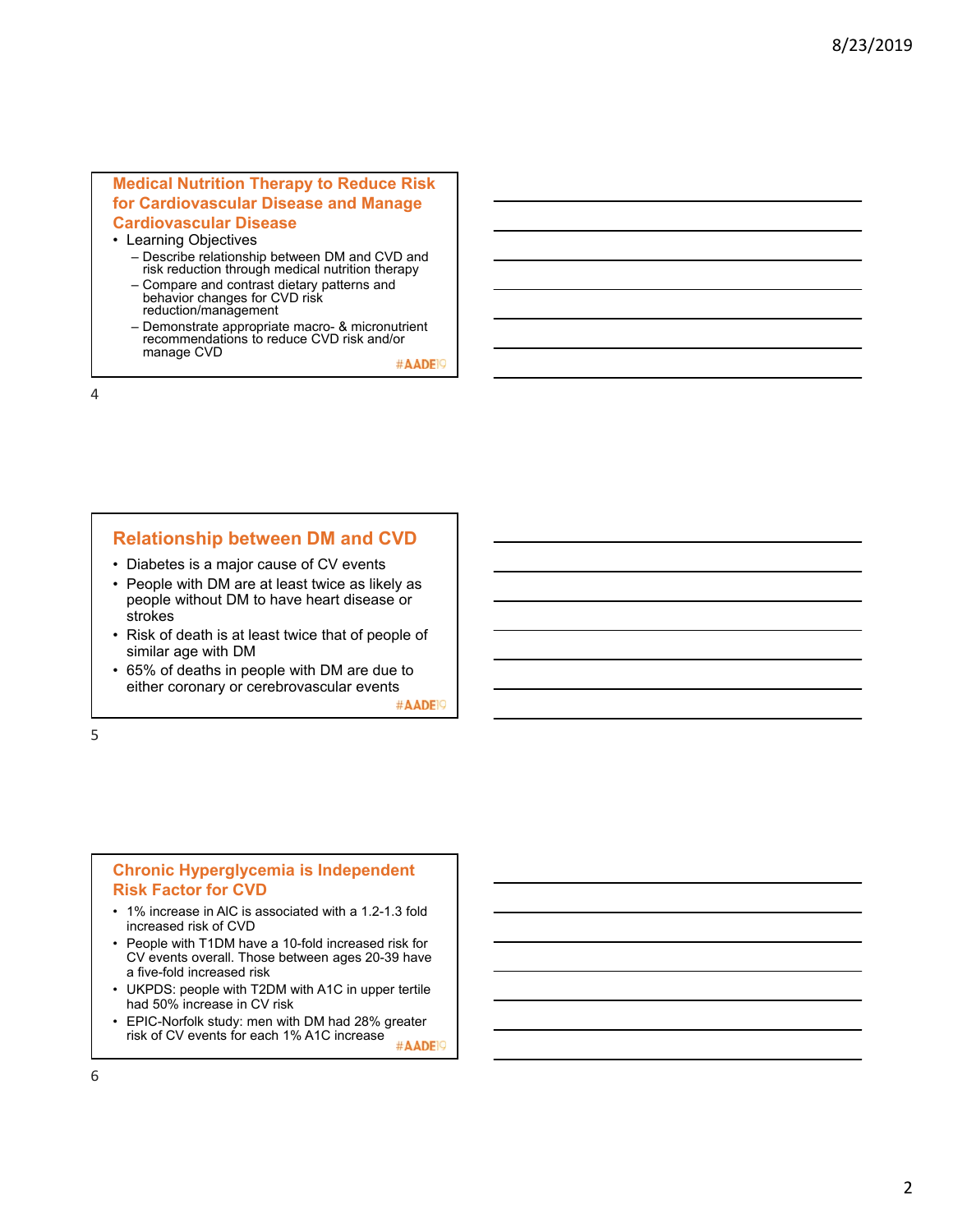#### **Chronic Hyperglycemia is Independent Risk Factor for CVD – WHY?**

- Previous assumption: MI and thrombotic stroke result of progressive occlusion of blood vessels
- New assumption: rupture of weakened areas with plaques of partially occluded vessels often leads to acute coronary and thrombosis.
- Rupture allows release of highly thrombogenic plaque contents into vessel lumen
- Interaction of lipids and necrotic substances with platelets and coagulation factors triggers acute thrombosis.

#AADE<sup>1</sup>

7

### **DM and CV Risks – WHY?**

- Diabetes, insulin resistance, and glucose intolerance are associated with enhanced thrombosis by affecting platelets and production of clotting factors which increases the development of thrombi that cause acute events
- In acute coronary events, endothelial function is altered and increased athersclerotic change to include:
	- Increased vasospasm
	- Enhanced thrombosis
	- Increased local inflammatory response

#AADE<sup>19</sup>

8

# **Cardiometabolic Risk:**

- Hyperglycemia and insulin resistance affect vascular function; when both are present, effects are greater than each alone
- May produce vasoconstrictive substances and advanced glycation end products that disturb endothelial function causing increased stiffness and decreased compliance of the arterial wall #AADE<sup>19</sup>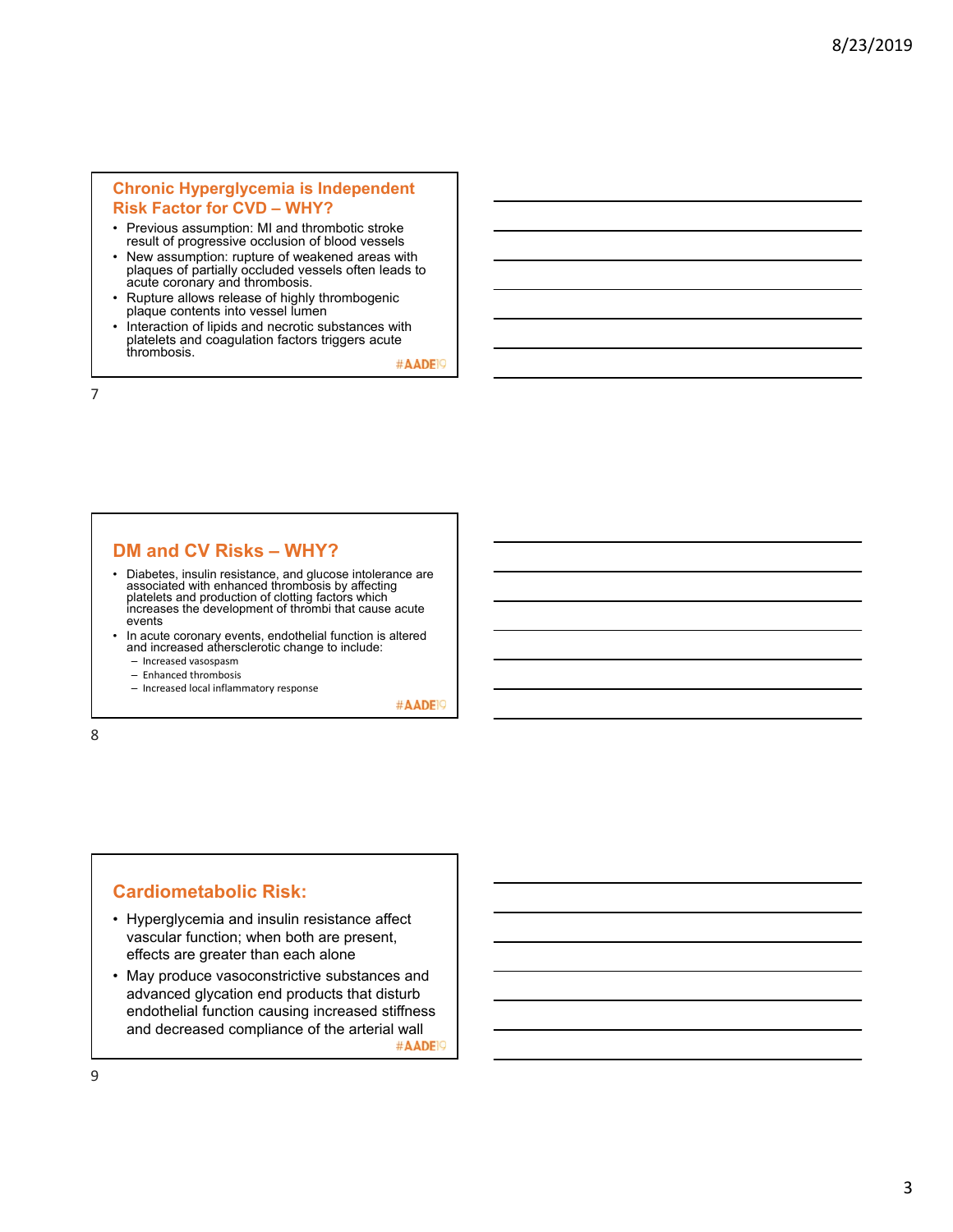# **Synergistic Effect**

- Abnormal lipid metabolism
- Smoking
- Diabetes
- HTN
- Advanced age
- Microalbuminuria
- Central obesity

#AADE<sup>19</sup>

10

### **Role of Glycemic Management**

- Evidence is controversial regarding to what extent improved glucose control can reduce risk of CV events, particularly for T2DM.
- Studies suggest that glycemic control may have greater CV benefit in people with DM if started early in the disease process
- Persons with elevated LDL cholesterol levels before age 40 had a 64% higher risk of having a heart attack, compared with those with low levels of LDL cholesterol

#AADE<sup>19</sup>

11

### **CVD Risk Reduction – Nonmodifiable**

- Age, gender, family history/genetics, race/ethnicity
- Clinical decision making: these factors can't be altered to reduce risk but can be used when determining aggressiveness of intervention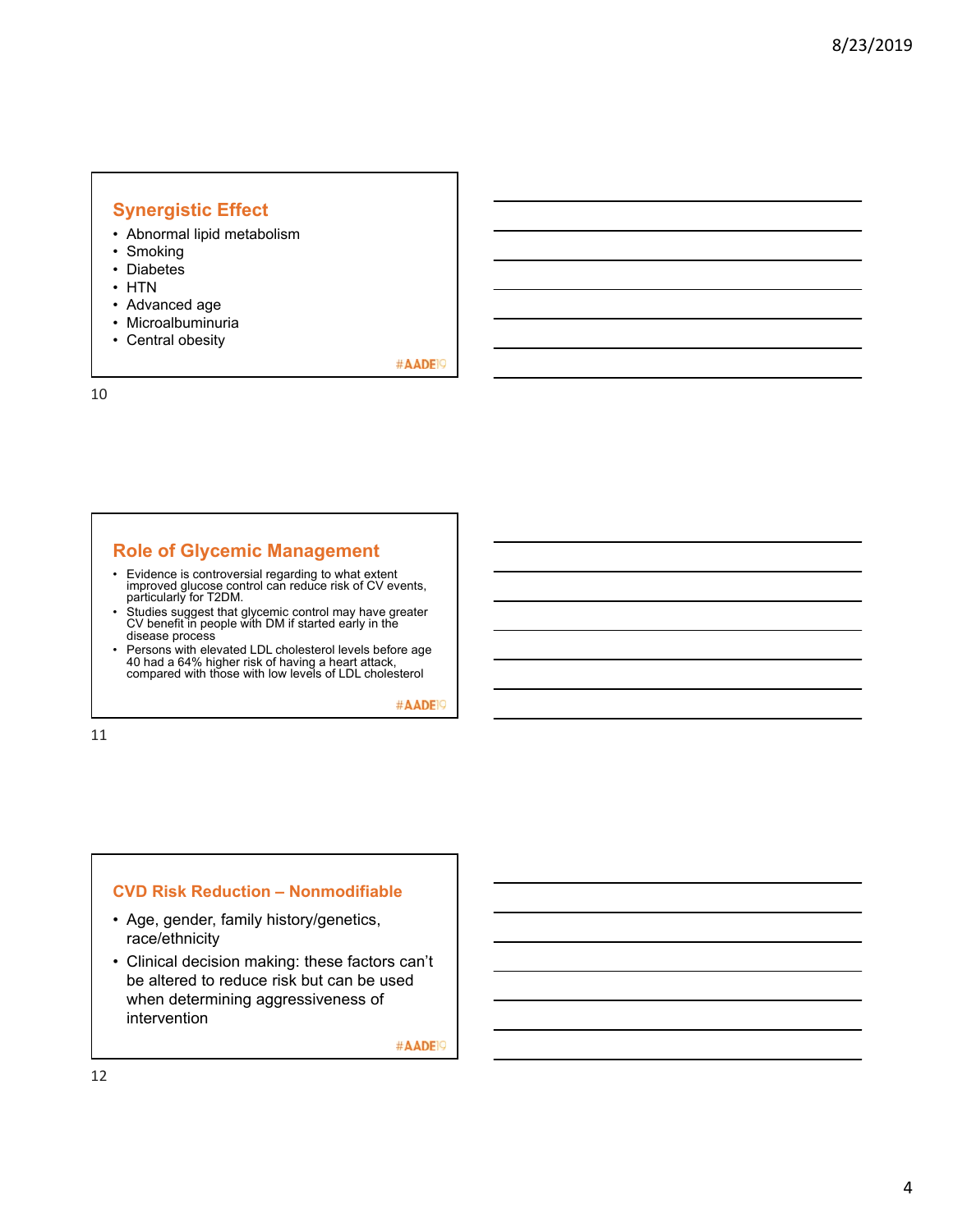# **CVD Risk Reduction –Modifiable**

- Lifestyle (weight management, activity)
- Tobacco cessation
- Statin use
- HTN
- Hyperglycemia
- Aspirin use
- Albuminuria

#AADE<sup>19</sup>

13

## **Multifactorial Approach: D5**

- Goals to reduce risk for complications:
	- Glycemia: AlC <8%
	- Blood pressure: <140/90
	- Lipids: LDL <100
	- Tobacco: tobacco free
	- Aspirin use: as appropriate

#AADE<sup>19</sup>

14

#### **Diet & Lifestyle Modifications: Review of Diet Patterns**

- 
- Mediterranean diet: olive oil, fruit, nuts, vegetables, grains. Modest intake of fish and poultry, low intake of red/processed meats, dairy, sweets. Wine in moderation.
	- 2019 Meta‐analysis (Matinez‐Gonzalez et al): "a large, strong, plausible, and consistent body of available prospective evidence<br>to support the benefits of the MedDiet on cardiovascular<br>health...... No other dietary pattern has undergone such a<br>comprehensive, repeated, and internationa
	- 2018 (Ahmad et al): higher MED intake was associated with approximately 1/4th relative risk reduction in CVD events and included improved insulin resistance and glucose metabolism<br> $\# \mathsf{AADE} \, \heartsuit$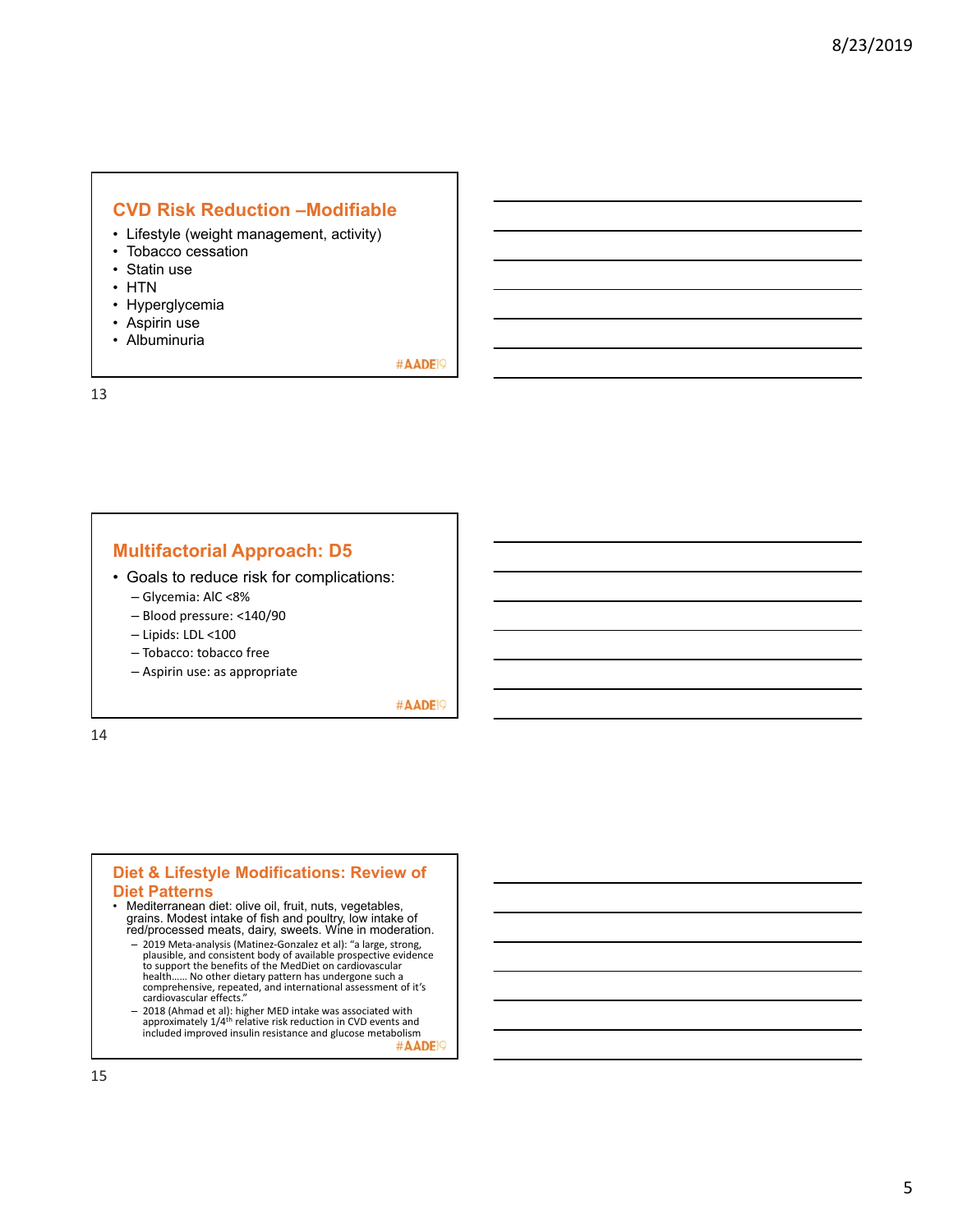#### **Diet & Lifestyle Modifications: Review of Diet Patterns**

- DASH diet: high fruits/vegetables, low fat dairy, whole grains, poultry/fish, nuts; low in sugar and red meats
	- 2015 meta‐analysis (Siervo et al): improved cardiovascular risk factors on DASH plan and appeared to have greater beneficial effects in subjects with an increased cardiometabolic risk
	- Lower systolic and diastolic bp, total cholesterol, lower LDL – Research supports DASH plan improves insulin resistance,
	- hyperlipidemia, and overweight/obesity.

#AADE<sup>19</sup>

16

#### **Diet & Lifestyle Modifications: Review of Diet Patterns**

- Low CHO vs High CHO: controversial
	- Low CHO linked to lower triglycerides, higher HDLs, lower glucose
	- Long term safety not known and some studies report association with increased risk of death due to CVD and cancer
	- 2019 study reports low CHO diet linked to a‐fib
	- 2019 study (NHANES): those with lowest intake of CHO<br>had a 32% higher risk of all-cause death. Risks of death<br>from coronary heart disease, cerebrovascular disease, and<br>cancer were increased 51%, 50%, and 35% respectively #AADE<sup>19</sup>

17

# **Diet & Lifestyle Modifications: Review of Diet Patterns: Grains, Nuts, Seeds,**

#### **Legumes**

- National Lipid Association & AHA:
	- Whole grains associated with reduced risk of cardiac events and stroke, as well as reduced risk of T2DM
- Consistent association between intake of nuts, seeds, legumes with lower cardiovascular event risk and improved cardiovascular profiles • People with T2DM who ate 5 servings of nuts weekly had 34% lower risk of CVD mortality, 31% reduced all-cause
- mortality, 20% lower coronary heart disease risk, and 17% lower risk of total cardiovascular disease incidence Consume:  $\geq$ 3 1-oz equivalent servings of fiber-rich whole
- grains/day; >4 servings/wk nuts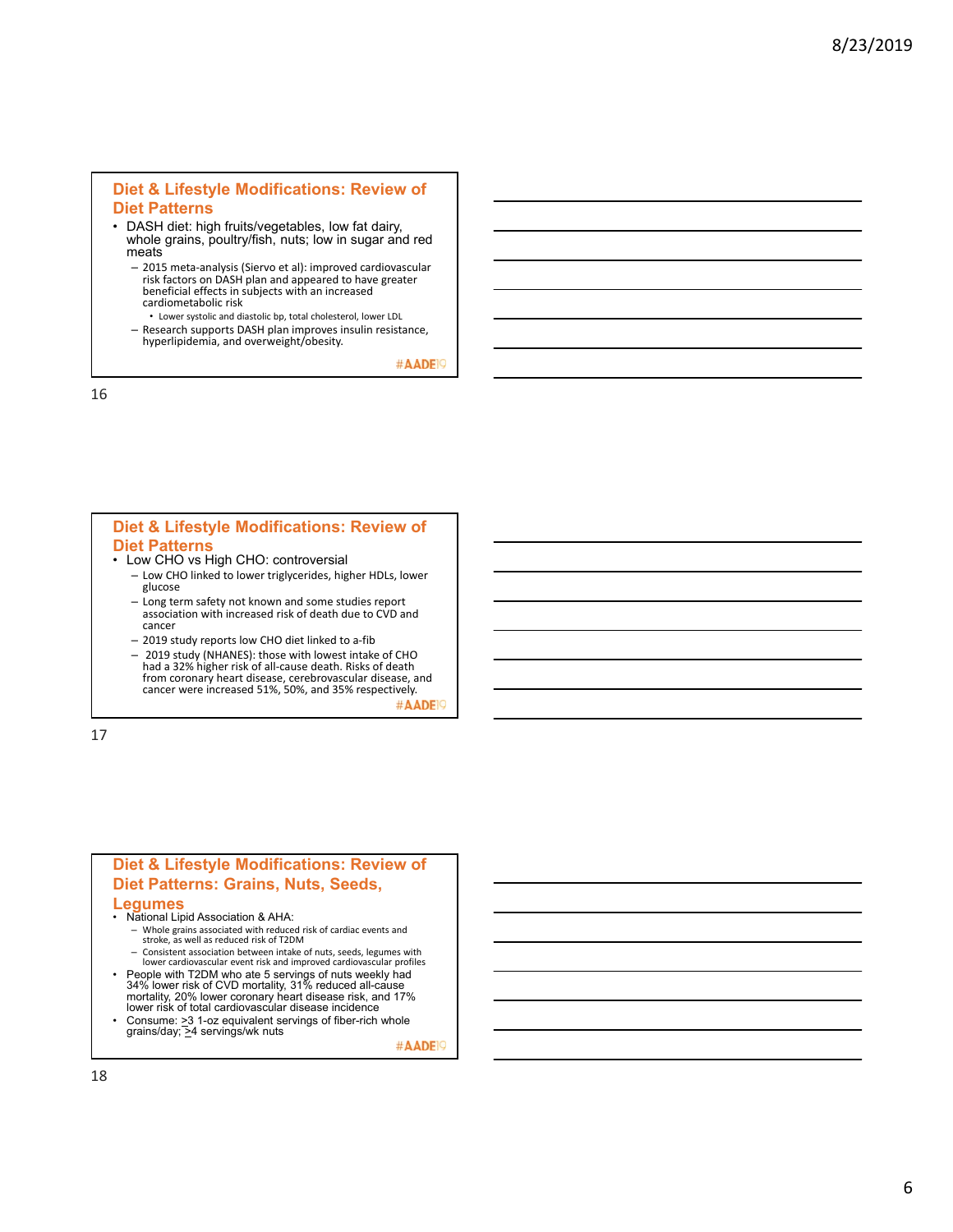# **Diet & Lifestyle Modifications**

- Weight management
- Increased PA
- Reduce saturated fat and trans fat
- Increase Omega 3
- Soluble fiber
- Plant stanols & sterols

#AADE<sup>19</sup>

# **Impact of Weight Loss**

- Higher BMI = higher CVD risk, T2DM, and overall mortality
- Weight loss as low as 3% produced clinically significant benefits
- Bariatric surgery: good results post 2-3 years but longer term (10 years), DM and HTN more likely to recur

#AADE<sup>19</sup>

20

19

## **Impact of Physical Activity (PA)**

- PA reduces CV events in people with DM
- Moderate to high levels of PA decreased total and CV mortality
- 40 minutes moderate to vigorous, 3-4 times per week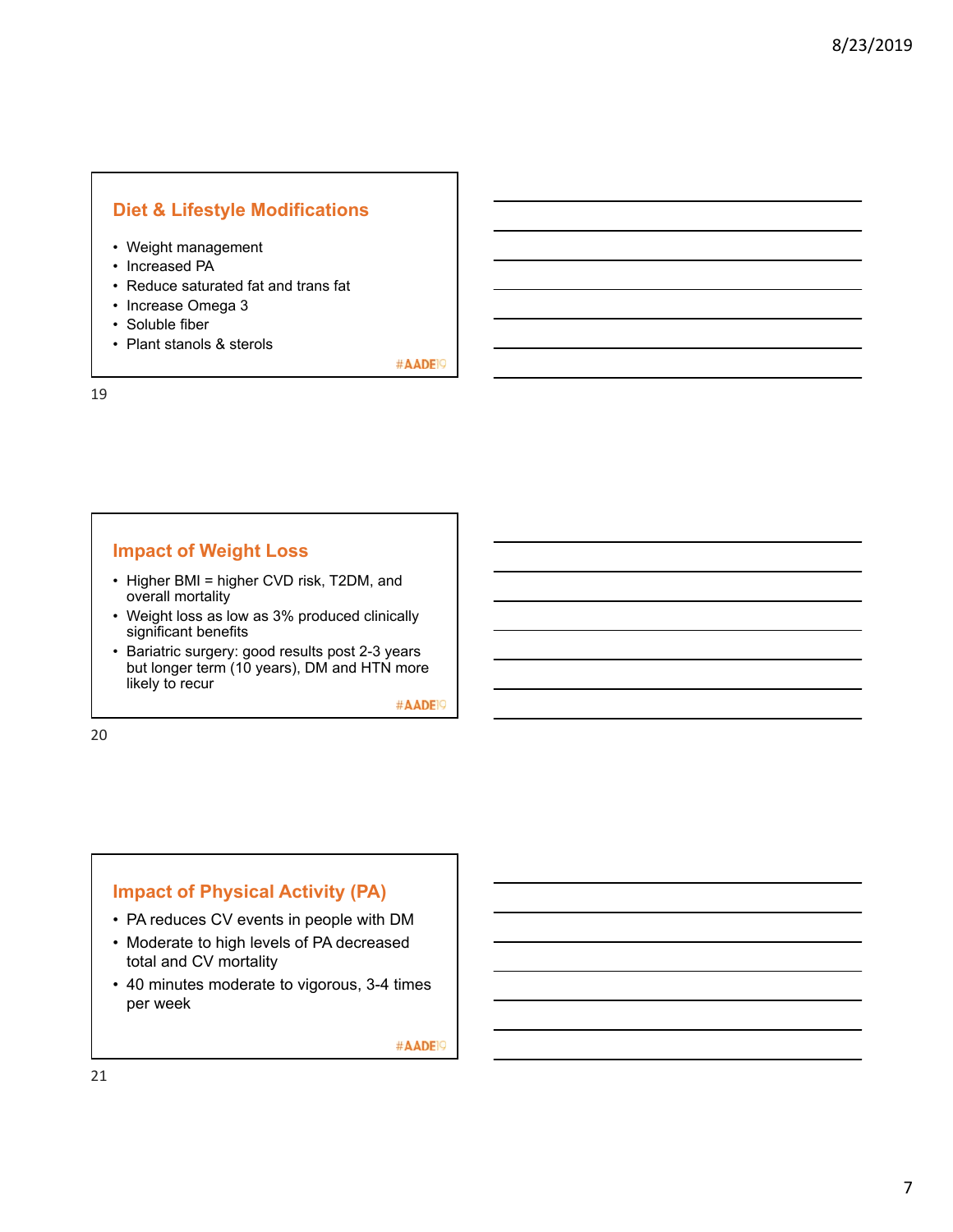

22

#### **Impact of Nutrients: Cholesterol**

| <b>Organization</b>                      | <b>Cholesterol Recommendation</b>                                                                                                                                |
|------------------------------------------|------------------------------------------------------------------------------------------------------------------------------------------------------------------|
| USA Dietary Guidelines 2015              | No recommendation. "this change does not suggest that dietary<br>cholesterol is no longer important to considereat as little dietary<br>cholesterol as possible" |
| Canada Dietary Guidelines                | No recommendation. "Cholesterol is not a nutrient of concern for<br>overconsumption."                                                                            |
| 2013 AHA/ACC Guidelines (2018<br>update) | No recommendation. Emphasis on SFA.                                                                                                                              |
| International Atherosclerosis<br>Society | Dietary cholesterol <200 mg/day                                                                                                                                  |
| American Diabetes Assoc. 2018            | Dietary Guidelines recommendations                                                                                                                               |
| <b>WHO</b>                               | No recommendation. Advisable to keep intake as low as possible.                                                                                                  |
| Nat'l Lipid Association                  | Dietary cholesterol <200 mg/day                                                                                                                                  |
|                                          |                                                                                                                                                                  |

23

## **Impact of Nutrients: Eggs**

- 2015 Dietary Guidelines: "cholesterol is not a nutrient of concern for overconsumption"
- 2018 JAMA study: association between eating more eggs and higher risk of CVD & death
- Limitations: findings are observational and not cause and effect; study was based on diet recall; other lifestyle factors were not adequately factored in.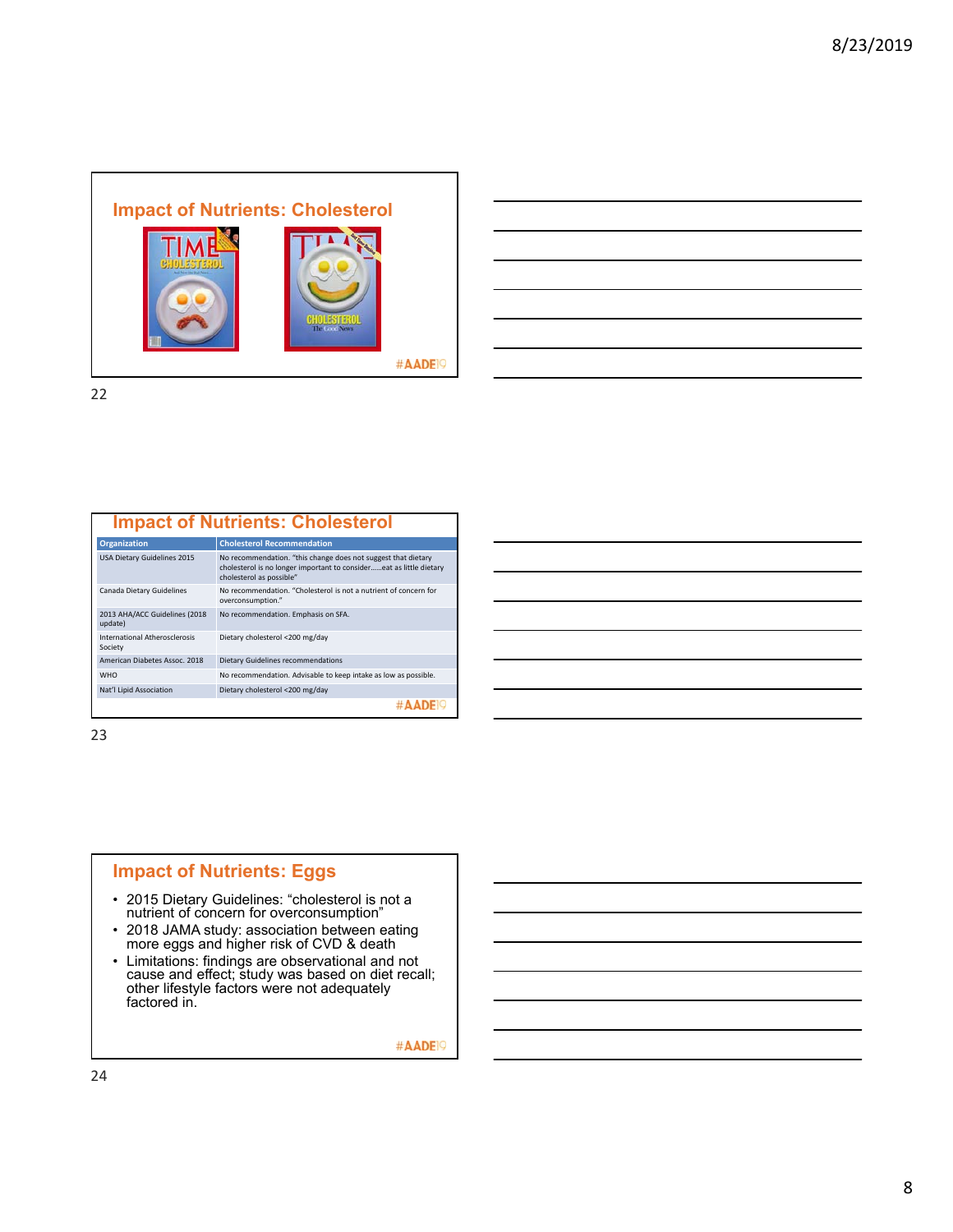#### **Impact of Nutrients: Eggs (2015 reports)**

- NLA: observational evidence suggests that egg and dietary cholesterol consumption are not associated with increased CVD with the possible exception of increased risk in those with DM.
	- Patients with DM who ate eggs more than once per day had a 69% increased risk of CVD
	- Uncertain as to reason for difference
- American Journal of Clinical Nutrition: "high egg consumption did not have an adverse effect on the lipid profile of people with T2DM in context of increased MUFA and PUFA consumption." High egg diet may provide greater satiety, protein, micronutrients, and aid with weight management.
	- Defined as 2 eggs/day for 6 days/wk

#AADE<sup>1</sup>

25



### **Impact of Nutrients: Saturated Fat**

- LDL theory of atherosclerosis: SFA impair the action of LDL receptor cells to remove LDL from blood circulation and lower LDL cholesterol level
- Ideal amount of dietary fat for persons with DM is controversial
- All: replace SFA with unsaturated fats and not refined CHO. Replacing with CHO reduces total cholesterol and LDL but increases triglycerides and lowers HDL #AADE<sup>19</sup>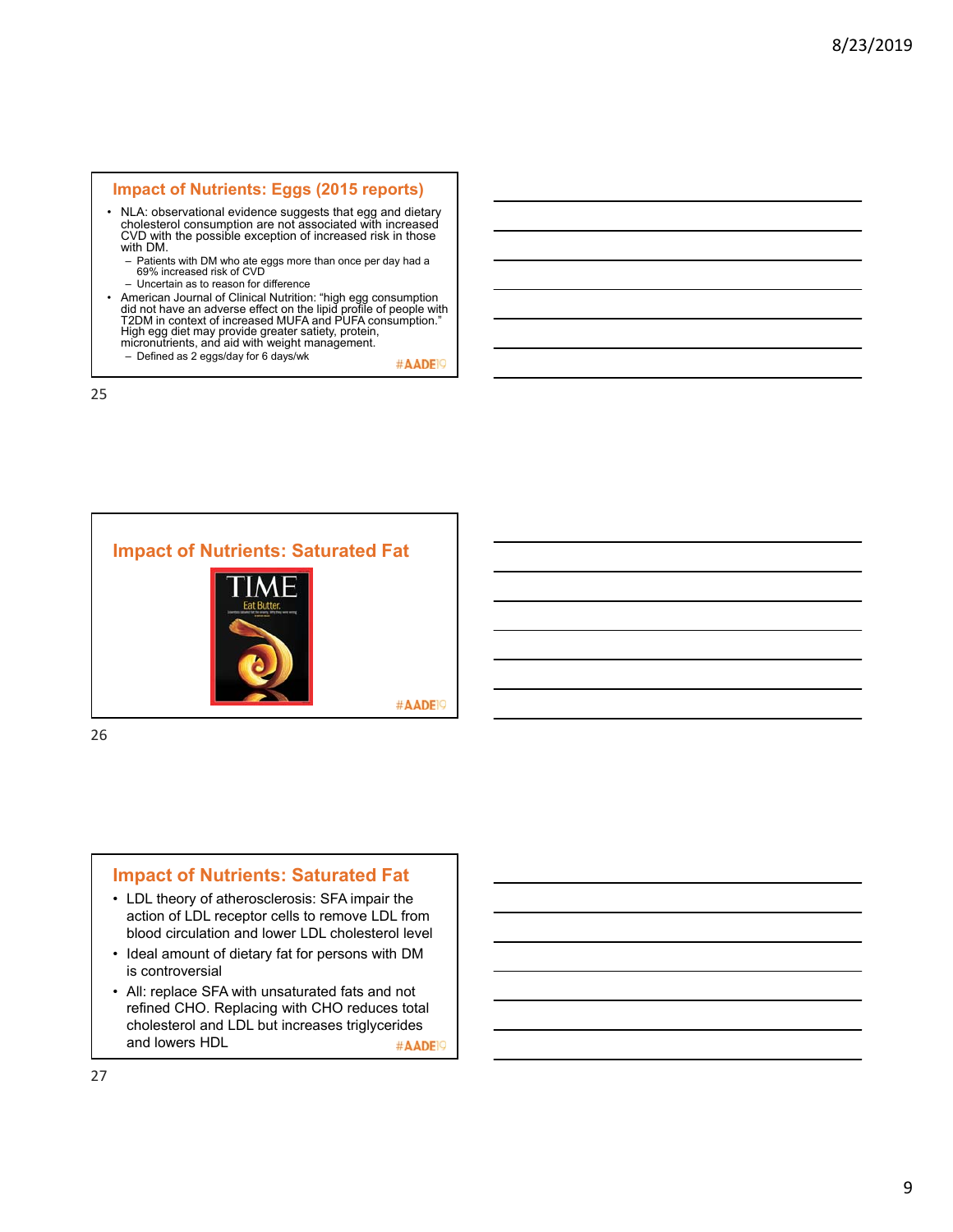### **Impact of Nutrients: Saturated Fat**

| <b>Organization</b>                      | <b>Cholesterol Recommendation</b>                                                           |
|------------------------------------------|---------------------------------------------------------------------------------------------|
| USA Dietary Guidelines 2015              | <10% of total kcal                                                                          |
| Canada Dietary Guidelines                | Choose foods with healthy fats instead of saturated fat                                     |
| 2013 AHA/ACC Guidelines (2018<br>update) | 5-6% of total kcal                                                                          |
| National Academy of Medicine             | total fat 20-35%, "SFA as low as possible while consuming a<br>nutritionally adequate diet" |
| American Diabetes Assoc. 2018            | Dietary Guidelines recommendations                                                          |
| <b>WHO</b>                               | Less than 10% of total kcal                                                                 |
| Nat'l Lipid Association                  | <7% of total kcal                                                                           |
|                                          |                                                                                             |
|                                          |                                                                                             |

#### #AADE<sup>19</sup>

28

### **Impact of Nutrients: Saturated Fat**

- Common sources: red meat, whole milk, whole-milk cheeses, butter, coconut, many commercially prepared baked goods
- Recent reports: meta-analysis of 21 studies concluded there was not enough evidence to conclude that SFA increases the risk of CVD, but replacing fat with polyunsaturated fat may reduce risk of CVD
	- Limitations to meta-analysis include measurement error in<br>assessment of diet; did not consistently distinguish between<br>replacing SFA with unsaturated fats and replacing them with<br>CHO, inconsistent adjustment for other di

#AADE<sup>19</sup>

29

#### **Impact of Nutrients: Saturated Fat**

• AHA Presidential Advisory (2017)

- Randomized controlled trials that lowered intake of dietary saturated<br>fat and replaced it with polyunsaturated vegetable oil reduced CVD<br>by ~30%, similar to the reduction achieved by statin treatment<br>- Replacing SFA with
- 
- 
- 1% increase in monounsaturated fat resulted in LDL reduction of 1.6 mg/dl
- Limited research suggests replacement of SFA with MUFA or PUFA<br>reduces the concentration of all sizes of LDL #AADE<sup>19</sup>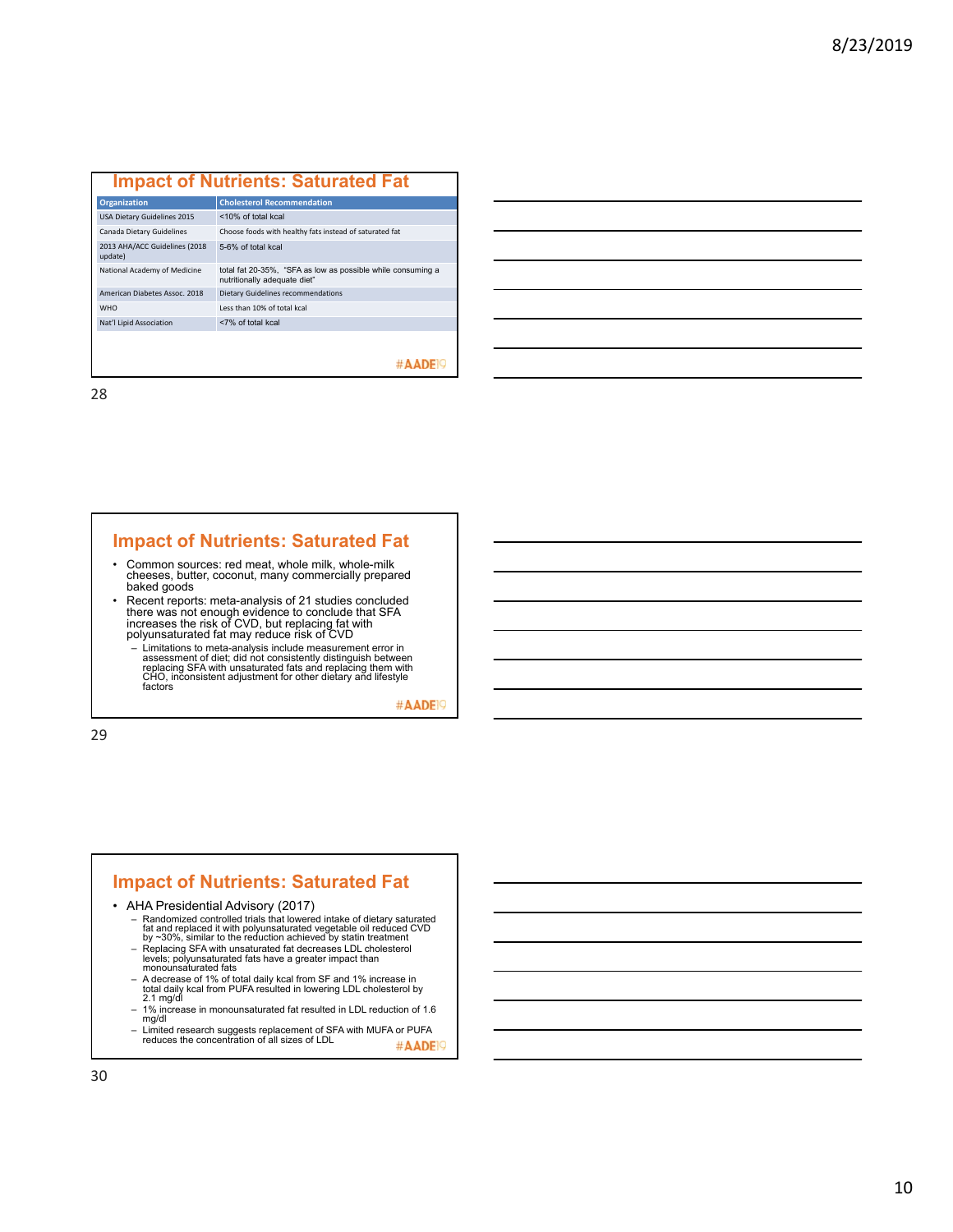



31

### **Impact of Nutrients: Saturated Fat**

• Coconut Oil

- 72% of American public rated coconut oil as a healthy food compared with 37% of nutritionists
- Fatty acid profile is 82% saturated of which half is lauric acid
- Increasing lauric acid and decreasing CHO can result in increased LDL and increased HDL
- Recent studies show that increasing HDL without decreasing LDL does not impact CVD
- Systemic review of 7 controlled trials found coconut oil raised LDL cholesterol in all 7 trials, significantly in 6 of them.

32

# **Effects of Red Meat, White Meat, and**

#### **Non-meat Protein Sources**

- 2019 Study: examined recommendation to limit red meat to reduce CVD risk
- Lean red meat vs. lean white meat had similar effects on plasma lipid
	- Increase in concentration of LDL cholesterol and apoB due to increase in large, cholesterol rich LDL particles
- Meta-analyses: higher CVD risk with processed red meat • Tested low vs. high SFA: consuming more SFA led to higher levels of LDL regardless of red vs. white vs. plant protein
- Plant based proteins resulted in lower LDL cholesterol and apoB independent of SFA content #AADE<sup>19</sup>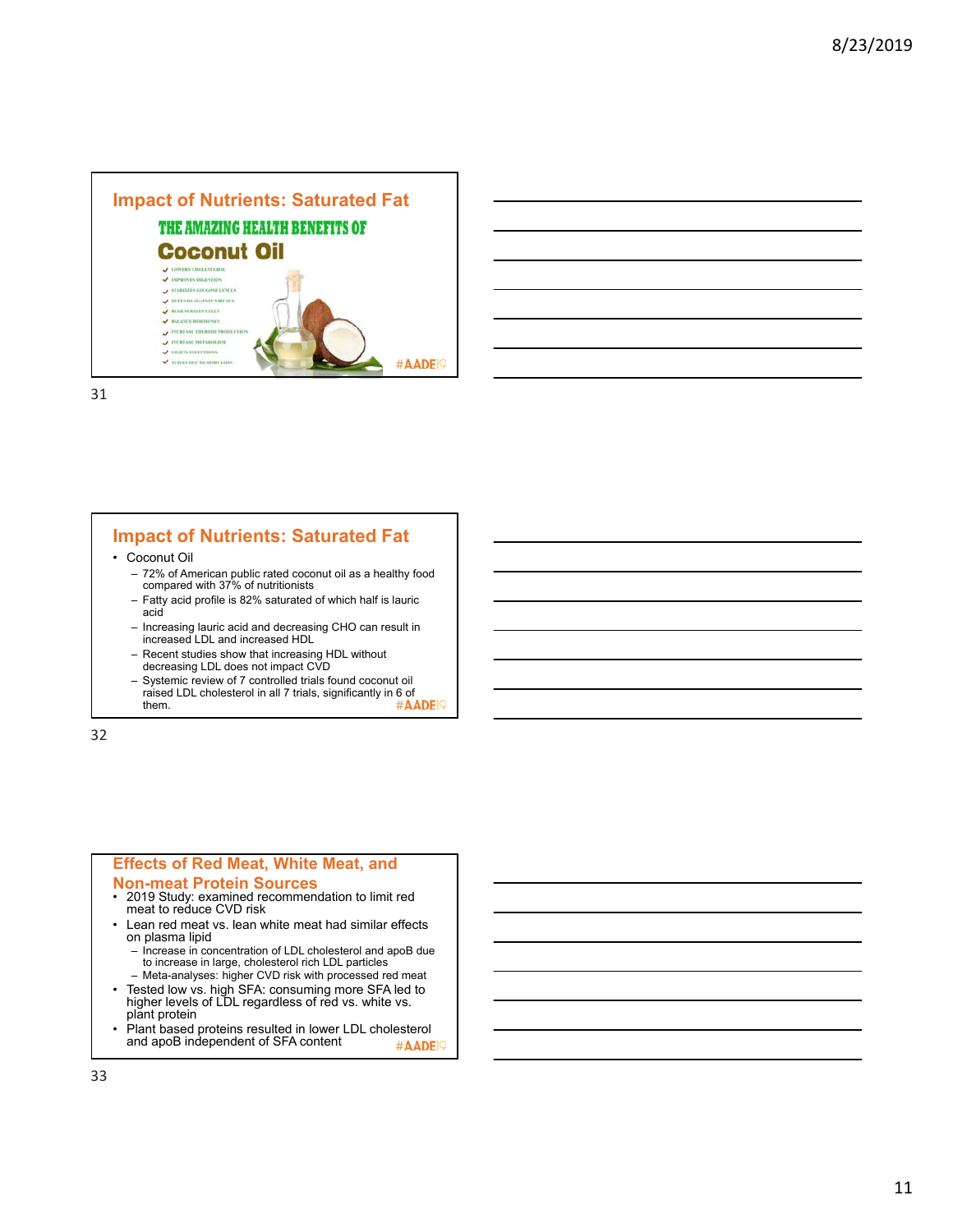# **Impact of Nutrients: Polyunsaturated**

### **Fats & Monounsaturated Fats**

- Polyunsaturated fatty acids exist in the n-3 or n-6 isomeric configuration. n-6 (corn oil) are more prevalent than n-3 in American diet.
	- a-Linolenic acid (n-3): soybean oil, canola oil, walnuts, some chickens and their eggs, grass fed beef
- EPA and DHA (n-3): fish and dietary supplements • Monounsaturated fats (n-9) : Olive oil, canola oil,
	- nuts

#AADE<sup>19</sup>

34

#### **Omega 3 Fatty Acids: a-linolenic acid**

- Impact on CVD (vegetable omega-3)
	- Meta-analysis found no significant change in relative risk for CVD
	- Higher intake was associated with lower risk of fatal CHD. Does not lower LDL but has been shown to have antiarrhythmic properties in experimental studies (supported by Cochrane review)

#AADE<sup>19</sup>

35

### **Omega 3 Fatty Acids: DHA & EPA**

- Impact on CVD
	- Body can't manufacture them so obtain through diet: fatty fish
	- Reduce inflammation
	- Improve arterial elasticity (Promotion of nitric oxide-induced endothelial relaxation)
	- Reduce platelet aggregation (antithrombotic)
	- Reduce triglycerides
	- Reduce blood pressure
	- Impeded growth of atherosclerotic plaques
	- Slowing of heart rate
	- Reduced susceptibility to cardiac arrhythmias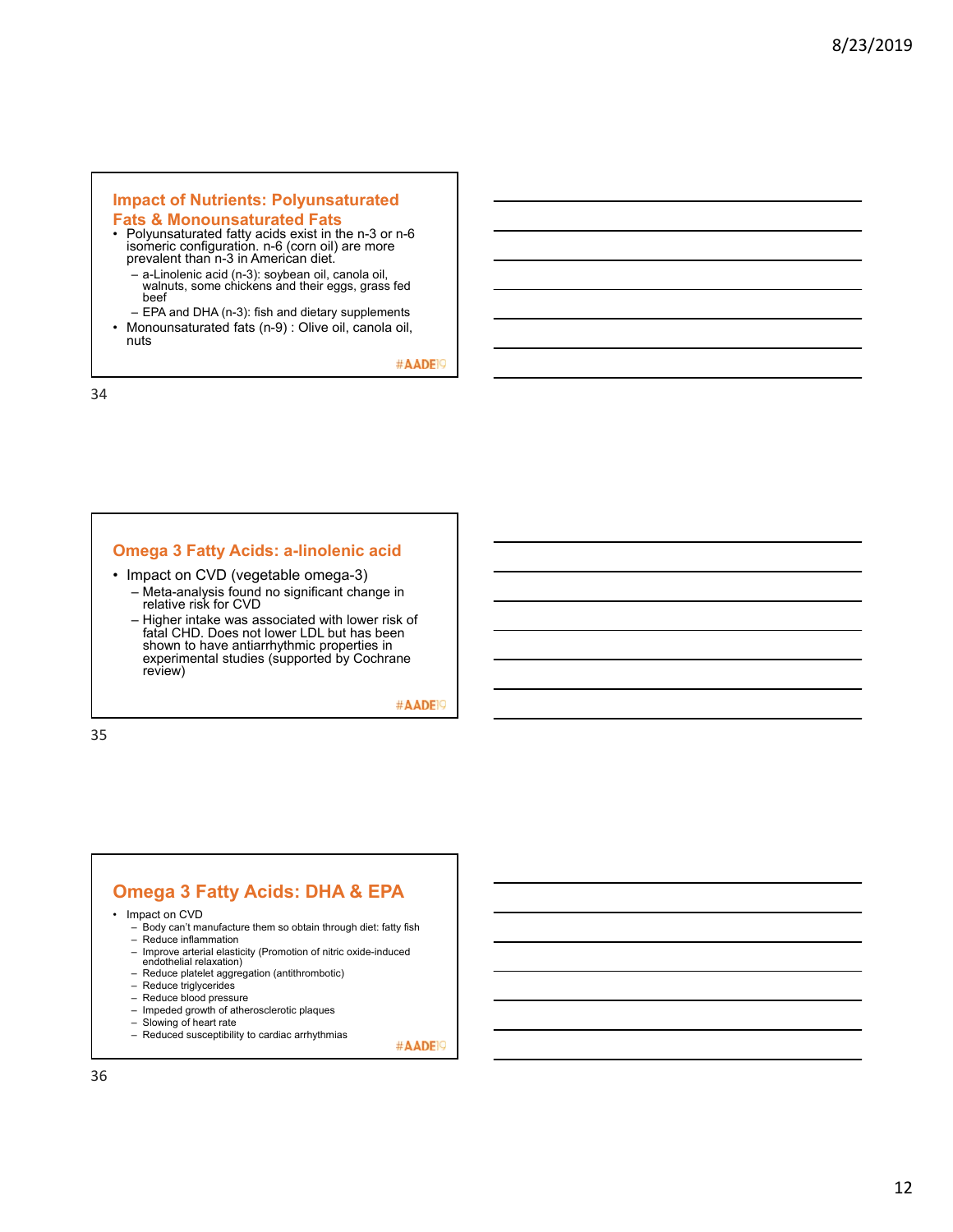### **Omega 3 Fatty Acids: DHA & EPA**

- Impact on CVD: Cochrane Review 2018
	- $-79$  RCTs
	- Little or no effect on all-cause mortality, cardiovascular mortality, cardiovascular events, CHD mortality, stroke, or arrhythmia
- Conclusion: Little or no effect on mortality or CV health. Previous suggestion of benefit from EPA/DHA supplements are from trials with higher risk of bias. Low quality evidence suggests ALA may slightly reduce CVD event and arrhythmia risk.
- High quality evidence that EPA/DHA reduce serum triglyceride and raise HDL #AADE<sup>19</sup>

37

# **Omega 3 Fatty Acids: DHA & EPA**

- ASCEND: lack of evidence of protective effects of omega-3 for overall CV benefits
	- Patients with dm and no evidence of cardiovascular disease. Did not measure triglycerides.
	- Received 1 gram capsule of n-3 PUFA
	- Follow-up at 7.4 years: no difference in incidence of serious vascular events compared to placebo
	- Possible that higher doses of 2-4 g may reduce triglyceride levels and produce benefits in some patients with CVD

#AADE<sup>19</sup>

38

### **Omega 3 Fatty Acids: DHA & EPA**

- 2019 Effects of Nutritional Supplements and Dietary Interventions on Cardiovascular Outcomes (Khan et al.)
	- 227 RCTs
	- Found support that omega-3 LC-PUFA intake reduced major CVD outcomes
- REDUCE-IT: 25% reduction in cardiovascular endpoints with the use of icosapent ethyl, a modified and highly purified form of EPA (4 g/day)<br>and included high risk participants (dm) with controlled LDL on statin<br>but high t
	- Available only by prescription
	- Unclear: results due to specific product or higher doses of omega-3 PUFA
- VITAL: benefit of omega-3 PUFA at 1 g/day for reduction of MI and 19%<br>reduction in major CVD outcomes for those with low dietary fish intake.<br>Did not show reduction in major CV events. #AADE<sup>19</sup>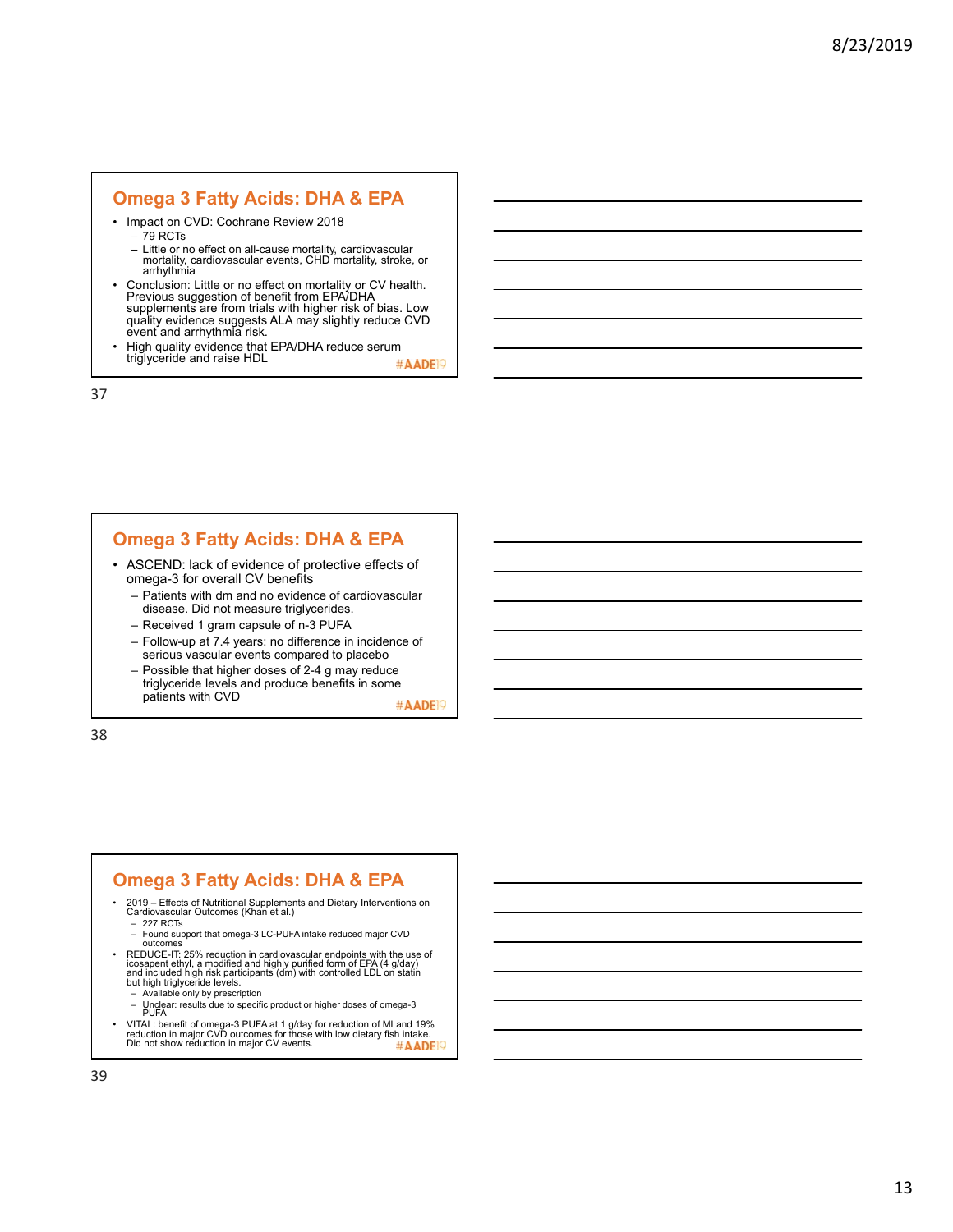# **Omega 3 Fatty Acids: DHA & EPA**

- 2019 Effects of Nutritional Supplements and Dietary Interventions on Cardiovascular Outcomes (Khan et al.)
	- Mediterranean diet, modified dietary fat, reduced dietary fat, reduced saturated fat, omega-6 PUFA, or omega-3 ALA did not reduce the risk for mortality or cardiovascular events
	- Reduced salt intake and folate supplementation had positive CVD risk reduction

#AADE<sup>19</sup>

40



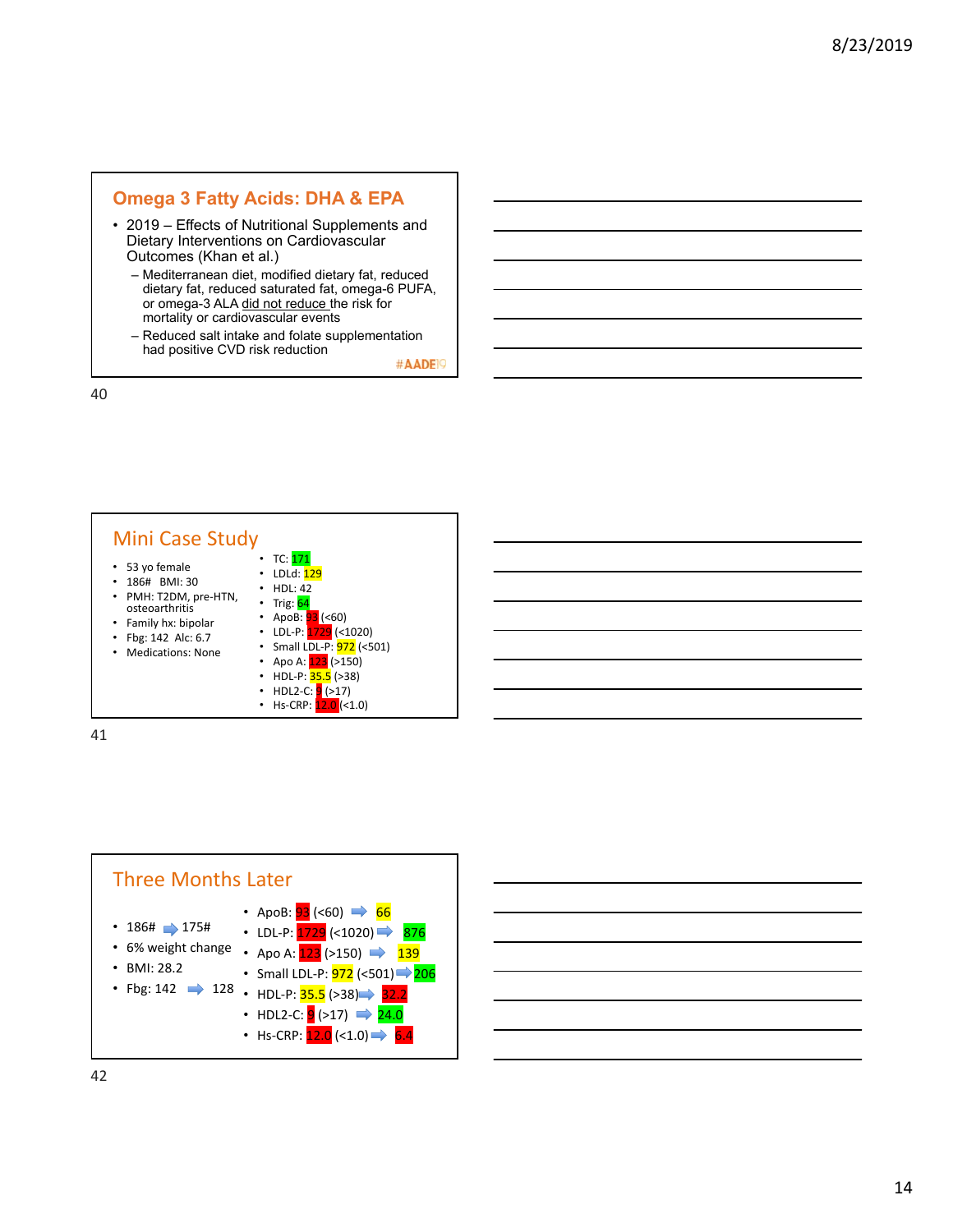### **Impact of Nutrients:** *Trans* **fats**

- Unsaturated fatty acids that are MUFA or PUFA containing at least 1 double bond in the *trans* configuration
	- occurring in 1) meat and milk of ruminant animals and 2) produced by chemical and enzymatic action for use in partially hydrogenated vegetable oils (low cost, improves shelf life, withstand repeated heating)
- Higher intake is consistently associated with risk of CVD<br>• Raises I DL & triglycerides Jowers HDL
- Raises LDL & triglycerides, lowers HDL<br>• FDA: revoked GRAS status, list on Nutri
- FDA: revoked GRAS status, list on Nutrition Facts Label
- Banned in U.S. as of 2018
- Limit intake to as low as possible

43

# **Impact of Nutrients: Soluble (Viscous)**

- **Fiber**
- Resistant to digestion in small intestine and have a gelling property
	- Pectins, gums, mucilages, hemicellulose
- Oats, barley, legumes, apples, pears, broccoli, carrots Studies have consistently shown reductions in total cholesterol and LDL
	- 5-10 g soluble fiber daily can lower LDL by 5-11 points or more
	- Ensure adequate fluid intake
	- Encourage diet first
	- Consider supplements

#AADE<sup>19</sup>

#AADE<sup>19</sup>

44

#### **Impact of Nutrients: Plant Stanols & Sterols**

• Phytosterols: compounds that occur naturally in plant foods and compete with cholesterol for absorption

- Research supports lowering of TC & LDL
- 2 g/day reduced LDL by 5-10%
- Effect plateaus at doses >3 g/day
- Some studies suggest consumption multiple times daily is more effective than a single dose
- Consume with or shortly after a meal where bile is stimulated – Studies also showed reduction in triglycerides
- Fortified foods (orange juice, margarine, yogurt) vs.
	- supplements #AADE<sup>19</sup>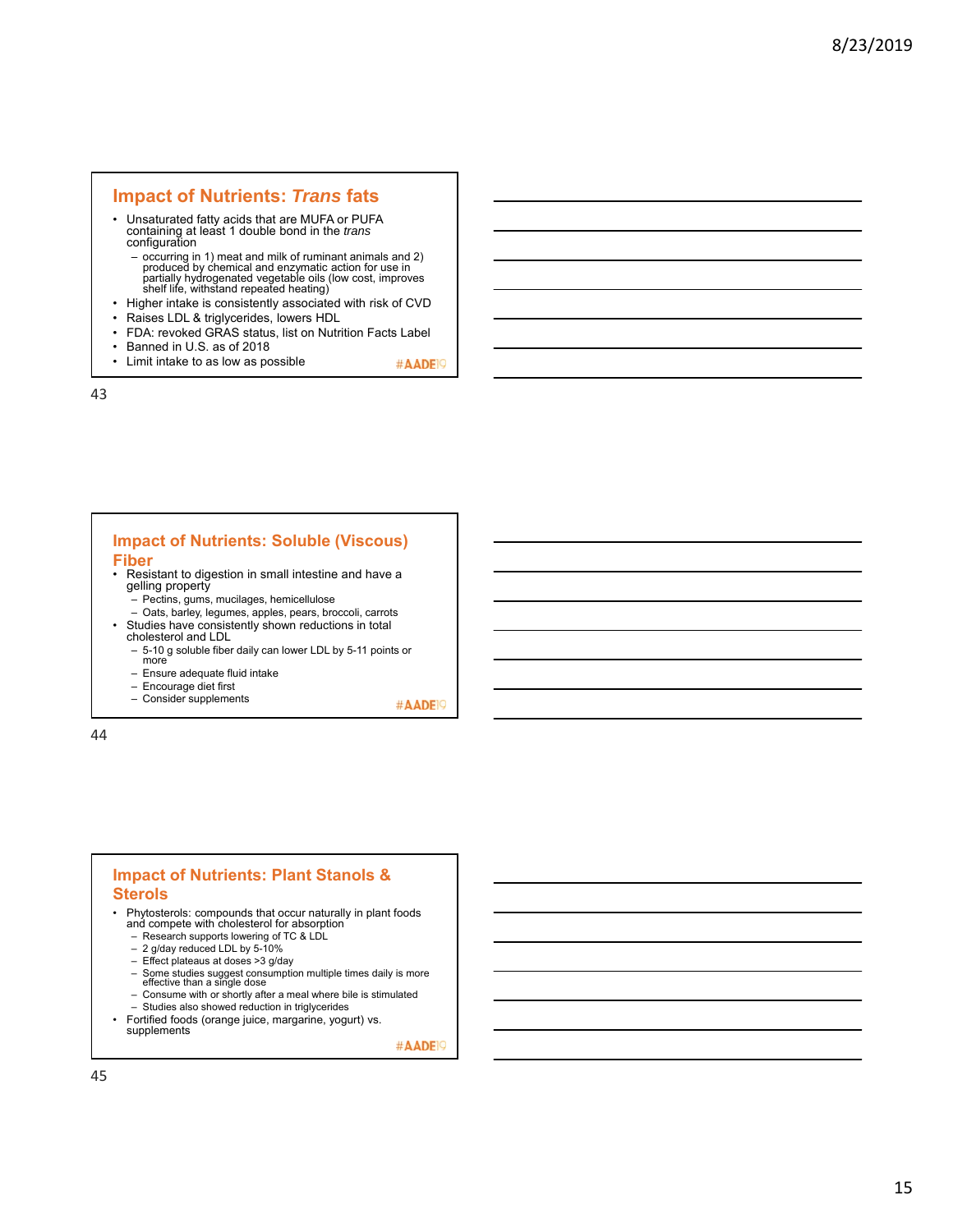

46





• ETOH may be associated with reduced mortality from heart disease in some populations

– Red wine flavonoids & antioxidants

- Reduce platelet aggregation, improve fibrinolysis, increase HDL, promote NO release
- Moderate ETOH intake does not have a detrimental effect on long term glucose control in people with DM
	- Monitor hypoglycemia, weight gain, hyperglycemia
	- Women 1 drink/day, men 2 drink/day
- Due to risk of alcohol abuse, focus on consumption of healthy diet for flavonoids & antioxidants #AADE<sup>1</sup>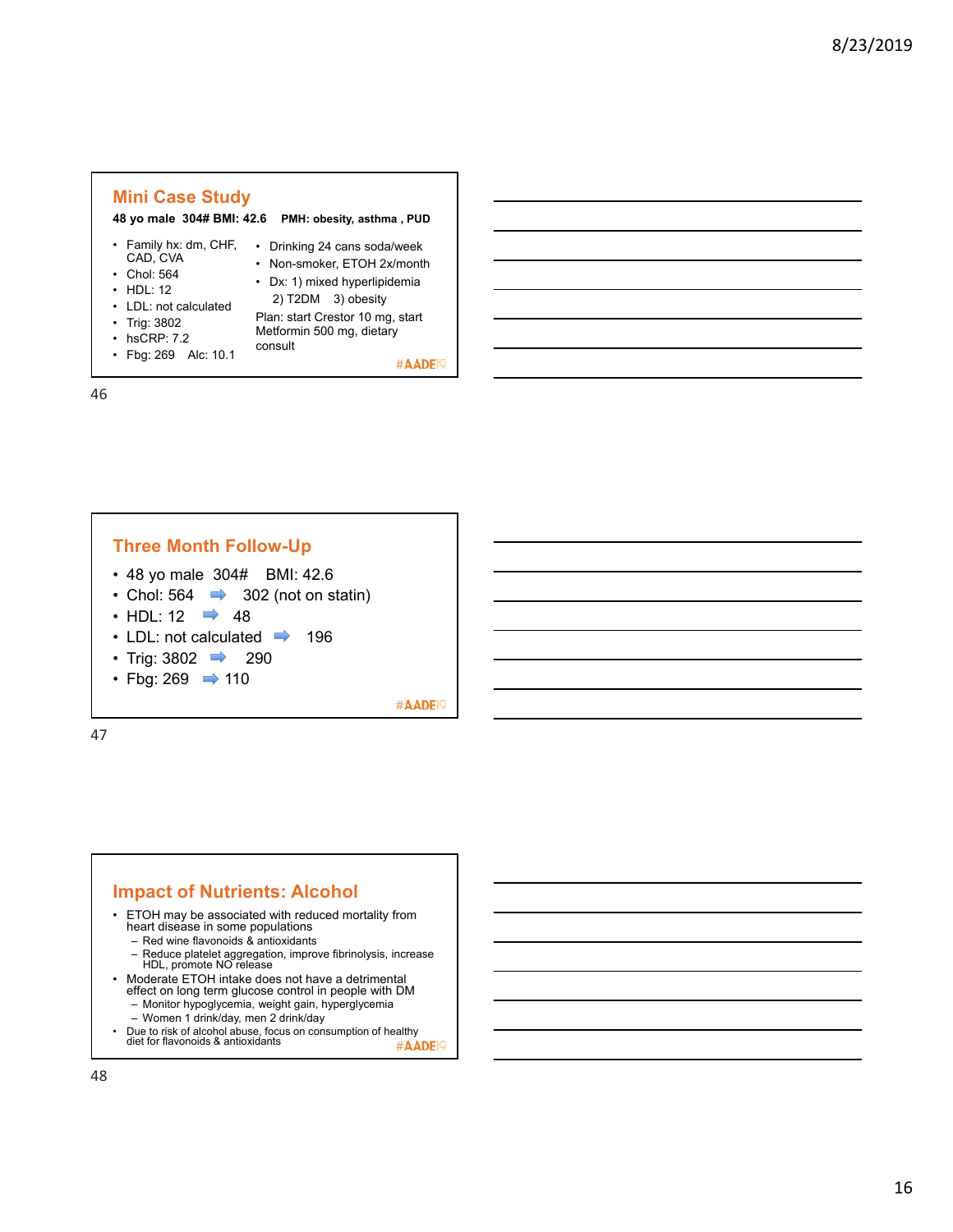#### **Diet Review for CHF and HTN: Sodium**

- ADA: limit sodium consumption to <2300 mg/day
- Diets <2000 mg/day may increase risk of readmission and mortality
- Restriction to <1300 mg/day not recommended – Palatability
	- Sustainability

#AADE<sup>19</sup>

49

### **Diet Review for CHF and HTN: Diet Composition**

- Focus on increased fruits and vegetables
	- DASH Diet
	- Mediterranean diet
- Fluid restrictions
- Minimize loss of lean mass
- Consider disease burden combined with DM

#AADE<sup>19</sup>

50

### **Diet Review for CHF and HTN: PA**

- Increased physical activity, higher cardiorespiratory fitness, and lower sedentary time are associated with reduced heart failure incidence
- Consider severity of disease/symptoms, level of education, exercise self-efficacy, and motivation